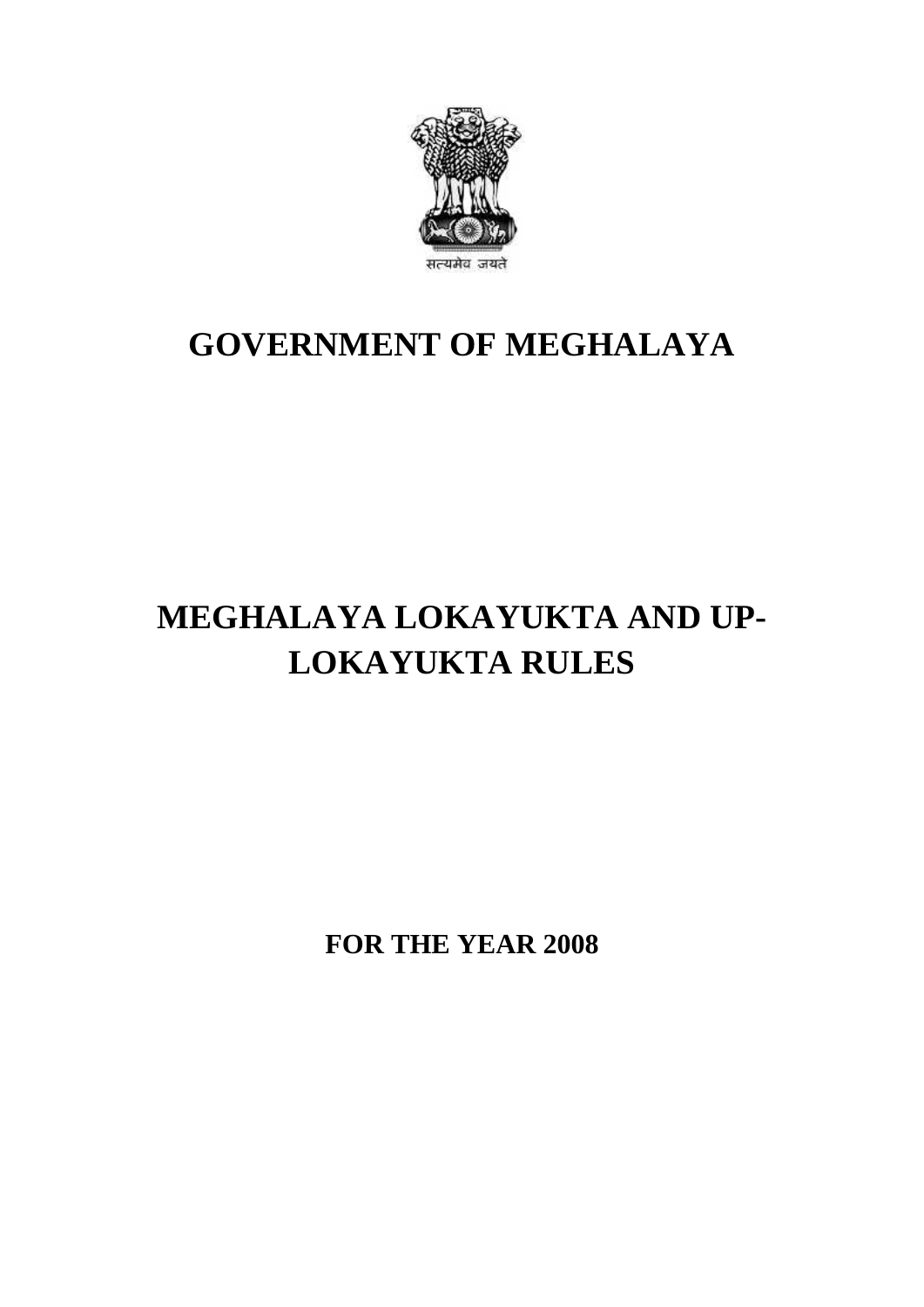## **GOVERNMENT OF MEGHALAYA POLITICAL DEPARTMENT ORDERS BY THE GOVERNOR**

### **NOTIFICATION**

### **Dated Shillong the 12-5-2008**

**NOTIFICATION**<br>**NOTIFICATION**<br>**No. POL. 152/98/150** : In exercise of the powers conferred by Section 21 of the Meghalaya<br>Lokayukta and Up-Lokayukta Act, 2000, (Act No. 1 of 2002) the Governor of Meghalaya is **NOTIFICATION**<br>
Dated Shillong the 12-5-2008<br>
No. POL. 152/98/150: In exercise of the powers conferred by Section 21 of the Meghalaya<br>
Lokayukta and Up-Lokayukta Act, 2000, (Act No. 1 of 2002) the Governor of Meghalaya is<br> pleased to make the following Rules, namely Lokayukta and Up-Lokayukta Act, 2000, (Act No. 1 of 2002) the Governor of Meghalaya is<br>pleased to make the following Rules, namely<br>**1. Short title and commencement** – (1) These Rules may be called the Meghalaya<br>Lokayukta a

### **The Meghalaya Lokayukta and Up-Lokayukta Rules 2008,**

Rules and Up-Lokayukia Act, 2000, (Act 10. 1 01 2000)<br>to make the following Rules, namely<br>**The Meghalaya Lokayukta and Up-Lokayukta I**<br>**Short title and commencement** – (1) These Ru<br>Lokayukta and Up-Lokayukta Rules 2008<br>(2) **2. Short title and commencement** – (1) These Rules may be called the Meghalaya

(2) They shall come into force at once.

- context **2. Definitions** – In these Rules, unless there is anything a repugnant in the subject or context –  $\frac{1}{2}$  (a) "Act" means the Meghalaya Lokayukta and Up-Lokayukta Act, 2000 (Act No. 1)
	- of 2002);
	- (b) "Chief Secretary" means the Chief Secretary to the Government of Meghalaya;
	- (c) "Complaint" means a complaint made under Section 9 of the Act;
	- (d) "Complainant" means a person who makes a complaint under Section 9 (1) (a) &<br>
	(b) of the Act;<br>
	(e) "Form" means the form appended to these rules;<br>
	(f) "Governor" means the Governor of Meghalaya<br>
	(g) "Rules" means the M (b) of the Act;
	- (e) "Form" means the form appended to these rules;
	- (f) "Governor" means the Governor of Meghalaya
	-
	- (h) "State Government" means the Government of the State of Meghalaya;
- (g) "Rules" means the Meghalaya Lokayukta and Up-Lokayukta Rules 2007<br> **3. Competent Authority** The Chief Secretary shall be the Competent Authority in relation to the public servant referred to in Sub-Clause (ii) of Clause (d) of Section 2 of the Act.<br>4. **Manner of Lodging Complaint**  $- (1)$  Every Complaint shall be made in the form of the Act. **4. Manner of Lodging Complaint** – (1) Every Complaint shall be made in the form appended to these rules
- appended to these rules

relation to the public servant referred to in Sub-Clause (ii) of Clause (d) of Section 2<br>of the Act.<br>**Manner of Lodging Complaint** – (1) Every Complaint shall be made in the form<br>appended to these rules<br>(2) Every Complaint concise form of the allegations made against the public servant and the material facts on which that allegation is based. It shall also indicate as far as possible, the evidence by which the complainant proposes to prove each allegation. (2) Every Complaint made under Sub-rule (1) of Rule 9 shall contain a statement in a concise form of the allegations made against the public servant and the material facts on which that allegation is based. It shall also

Court Fees (Meghalaya Amendment) Act as amended from time to time.

(4) The complaint may be presented in person or sent by registered post to the office by which the complainant proposes to prove each allegation.<br>
(3) Every complaint shall bear a Court Fee Stamp as prescribed by Article 1 of the<br>
Court Fees (Meghalaya Amendment) Act as amended from time to time.<br>
(4) The c (3) Every complaint shall bear a Court Fee Stamp as prescribed by Article 1 of the Court Fees (Meghalaya Amendment) Act as amended from time to time.<br>(4) The complaint may be presented in person or sent by registered post against whom such complaint is made.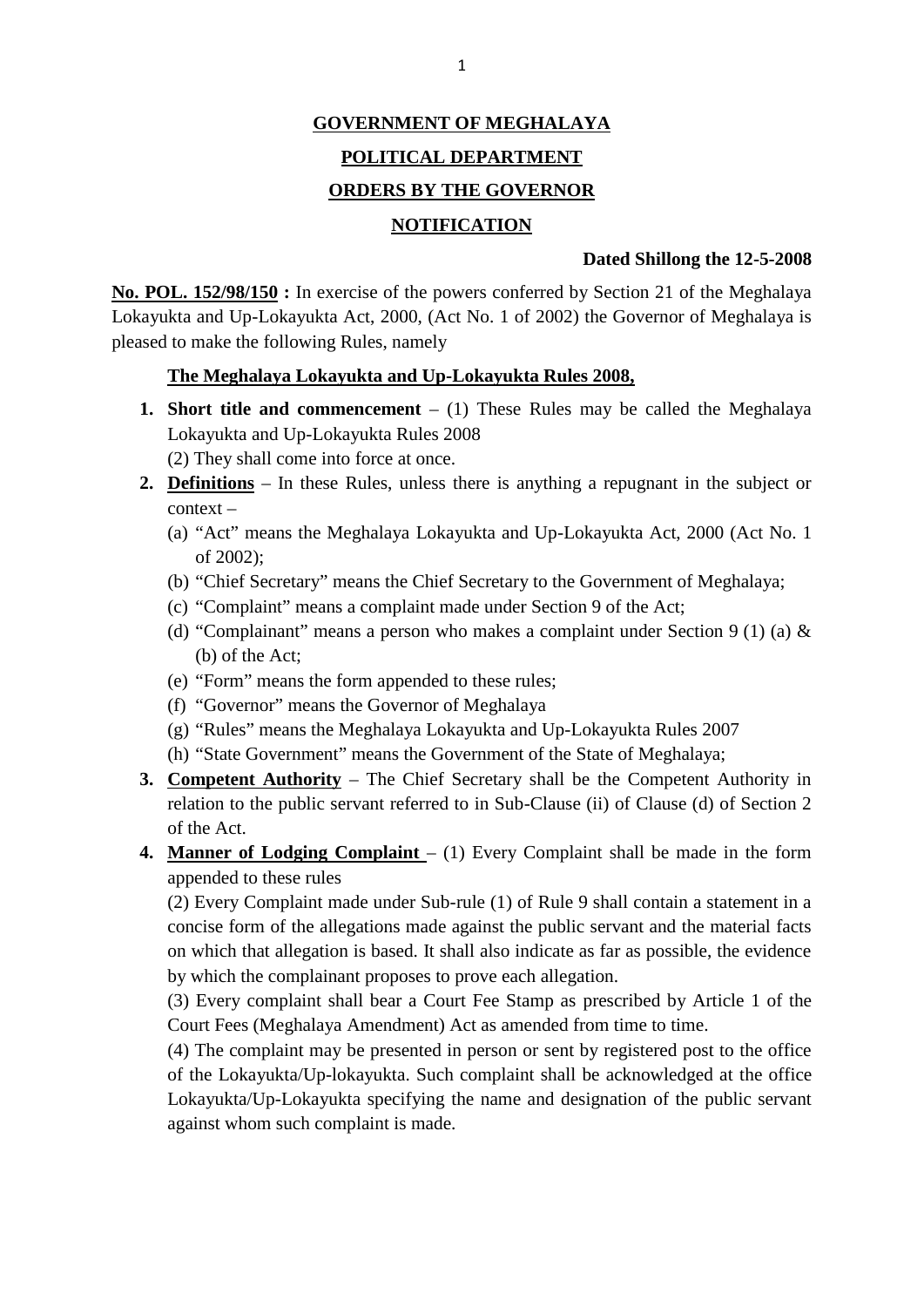- **5.** <u>**Affidavit**</u> **(1)** Every complain 2<br>
Affidavit –<br>
(1) Every complaint shall be supported by an Affidavit duly sworn in by the<br>
complainant before the Magistrate of the First Class or an Officer duly authorized 5. **Affidavit** –  $(1)$  Every complaint shall be supported by an Affidavit duly sworn in by the complainant before the Magistrate of the First Class or an Officer duly authorized in this behalf. **Affidavit** – (1) Every complaint shall be supported by an Affidavit duly sworn in by the complainant before the Magistrate of the First Class or an Officer duly authorized in this behalf.<br>(2) Every such affidavit shall be
	- the complainants.
- (3) The person verifying shall specify by reference to the numbered paragraphs of the Affidavit shall specify by reference to the numbered paragraphs of the Affidavit what he verifies from his own knowledge and what he ver In this behalf.<br>
Every such affidavit shall be verified at the end by the complainant or by one of<br>
the complainants.<br>
The person verifying shall specify by reference to the numbered paragraphs of the<br>
Affidavit what he ve information received and believed to be true. In the later case the sources of the information and the grounds of his belief shall also be stated. (3) The person verifying shall specify by reference to the numbered paragraphs of the Affidavit what he verifies from his own knowledge and what he verifies upon information received and believed to be true. In the later c

- (1) On receipt of a complaint, the Lokayukta/Up-Lokayukta shall cause the particulars thereof to be entered in "the Register of Complaints".
- information and the grounds of his belief shall also be stated.<br> **Scrutiny and registration of complaints** –<br>
(1) On receipt of a complaint, the Lokayukta/Up-Lokayukta shall cause the<br>
particulars thereof to be entered in case may, for orders. (1) On receipt of a complaint, the Lokayukta/Up-Lokayukta shall cause the particulars thereof to be entered in "the Register of Complaints".<br>
(2) All complaints shall be placed before the Lokayukta or the Up-Lokayuktas as particulars thereof to be entered in "the Register of<br>
(2) All complaints shall be placed before the Lokayuk<br>
case may, for orders.<br> **Allowance and Conditions of Service of Lokayukta**<br>
(1) Except as otherwise provided in t

- 
- (2) All complaints shall be placed before the Lokayukta or the Up-Lokayuktas as the<br>case may, for orders.<br>**Allowance and Conditions of Service of Lokayukta and Up-Lokayukta** –<br>(1) Except as otherwise provided in these rule **Conditions of Service of Lokayukta and Up-Lokayukta** – (1) Except as otherwise provided in these rules :-<br>
i) Allowances, (excluding the Dearness Allowance), pension and other conditions of service of Lokayukta shall be a Court Judge or High Court Judge. (1) Except as otherwise provided in these rules :-<br>
i) Allowances, (excluding the Dearness Allowance), pension and other<br>
conditions of service of Lokayukta shall be at par with that of the Supreme<br>
Court Judge or High Cou
	- conditions of service of Up-Lokayukta shall be at par with that of the District and Session Judge. (2) ii) Allowances, (excluding the Dearness Allowance), pension and other conditions of service of Up-Lokayukta shall be at par with that of the District and Session Judge.<br>
	(2) Notwithstanding anything contained in sub-ru
	- Allowances, (excluding the Dearness Allowance), pension and other conditions of service of Up-Lokayukta shall be at par with that of the District and Session Judge.<br>Notwithstanding anything contained in sub-rule (1) the Lo respect of any previous service rendered by them under the Central Government or any other State Government. Lokayukta shall be entitled to pension and D.C.R.G. in accordance with these<br>rules, in addition to the pension and other benefits they may be entitled to, in<br>respect of any previous service rendered by them under the Cent rules, in addition to the pension and other benefits they may be entitled to, in respect of any previous service rendered by them under the Central Government or any other State Government.<br>The Leave for Lokayukta and Up-L
- Subsidiary Rules 1984. or any other State Government.<br>
(3) The Leave for Lokayukta and Up-Lokayukta will be government Leave Rules as contained in the Meghalaya Fu<br>
Subsidiary Rules 1984.<br> **8. Official residence to Lokayukta and Up-Lokayukta** –<br> (3) The Leave for Lokayukta and Up-Lokayukta will be governed by the State<br>Government Leave Rules as contained in the Meghalaya Fundamental Rules &<br>Subsidiary Rules 1984.<br>**Official residence to Lokayukta and Up-Lokayukta**

- residence throughout the term of their office and for a further period of one month or the for such extended period not exceeding two months as may be determined by the Government. **8. Official residence to Lokayukta and Up-Lokayukta** – (1) The Lokayukta and Up-Lokayukta shall be entitled to the use of free official residence throughout the term of their office and for a further period of one mont The Internal of the Up-Lokayukta or Up-Lokayukta is not provided for reimbursement of the Up-Lokayukta or Up-Lokayukta is not provided with the official residence immediately after his appointment he shall be entitled for
	-
	- immediately after his appointment he shall be entitled for reimbursement of the actual rent paid by him for the accommodation, if any, secured by him till the date of getting the official residence. (3) If the Lokayukta or Up-Lokayukta is not provided with the official residence immediately after his appointment he shall be entitled for reimbursement of the actual rent paid by him for the accommodation, if any, secur
	- shall be paid every month, an allowance of Rs. 5,000/-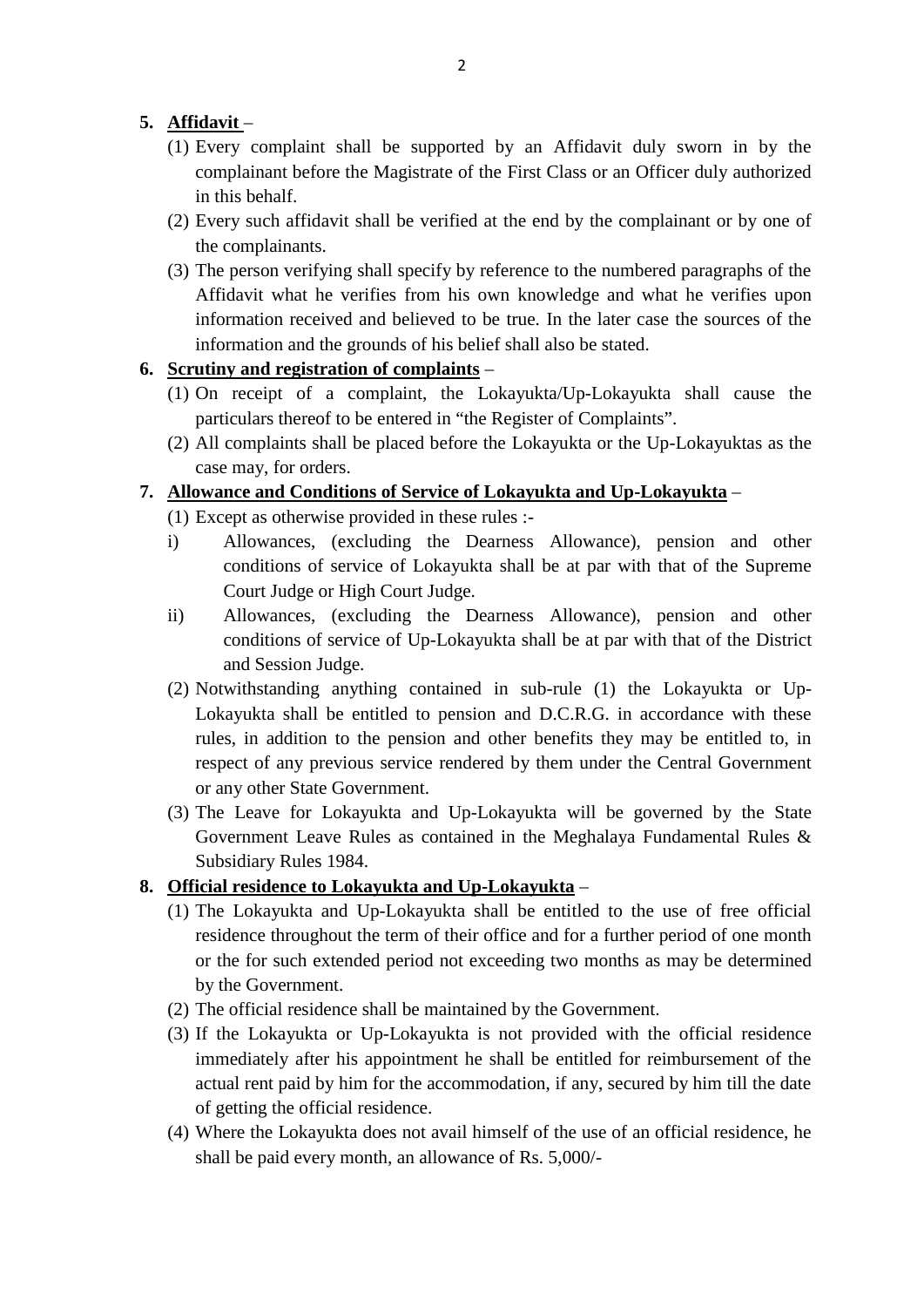(5) Where an Up-Lokayukta does not avail himself of the use of an official residence, he shall be paid every month, an allowance of Rs. 2,500.

### **Explanation** –

"Official residence" means an accommodation owned or taken on hire by requisition or otherwise, by the Government and allotted to the Lokayukta or Up-Lokayukta free of rent.

### **FORM**

**[See rule 4 (1)]**

(For office use)

(Not to be filled by the Complainant)

Date of Receipt:

Number:

Complaint form regarding "allegation" and "grievance" (as defined in Clause (c) and Clause (Figure 1)<br>
(Figure 1)<br>
(Figure 1)<br>
(f) of Section 2 of the Meghalaya Lokayukta and Up-Lokayukta Act 2000 to be filed before<br>
the Lokayukta/Up-Lokayukta, Meghalaya. Date of Receipt:<br>Number:<br>Complaint form regarding "allegation" and "gi<br>(f) of Section 2 of the Meghalaya Lokayukta a<br>the Lokayukta/Up-Lokayukta, Meghalaya. 1. Complaint form regarding "allegatical"<br>1. Name Cokayukta/Up-Lokayukta, Meg<br>1. Name of the Complainant:

- 
- 2. Father's or husband's name
- 
- 1. Name of the Complainant:<br>2. Father's or husband's name<br>3. (a) Occupation<br>(b) Whether a public servant or not?

(c) If the complaint is on behalf of any other persons, state your relationship with that Father's or husband's name<br>
(a) Occupation<br>
(b) Whether a public servant or not?<br>
(c) If the complaint is on behalf of any other persons, state your relationship with that<br>
person (also annex document, if any, to prove tha Authorized you in this behalf)<br>
Permanent Address:<br>
(a) Name:<br>
(b) Place:<br>
(c) Post Office and Police Station: (c) If the complaint is o<br>person (also annex docu<br>authorized you in this bel<br>4. Permanent Address:<br>(a) Name: person (also ar<br>authorized you<br>Permanent Add<br>(a) Name:<br>(b) Place:

- 4. Permanent Address:<br>
(a) Name:<br>
(b) Place:<br>
(c) Post Office and I<br>
(d) District:
	-
	-
- Permanent Address:<br>
(a) Name:<br>
(b) Place:<br>
(c) Post Office and Police Station:<br>
(d) District:
	-
- (b) Place:<br>
(c) Post Office and Police Station:<br>
(d) District:<br>
5. Address to which communications are to be sent:<br>
(a) Name: (c) Post Office and Police Station:<br>
(d) District:<br>
Address to which communications<br>
(a) Name:<br>
(b) Place:<br>
(c) Post Office and Police Station: Address to which communications are t<br>
(a) Name:<br>
(b) Place:<br>
(c) Post Office and Police Station:<br>
(d) District:
	-
	-
	- (d) District:<br>Address to whi<br>(a) Name:<br>(b) Place:<br>(c) Post Office Address to v<br>(a) Name:<br>(b) Place:<br>(c) Post Off<br>(d) District:
	-